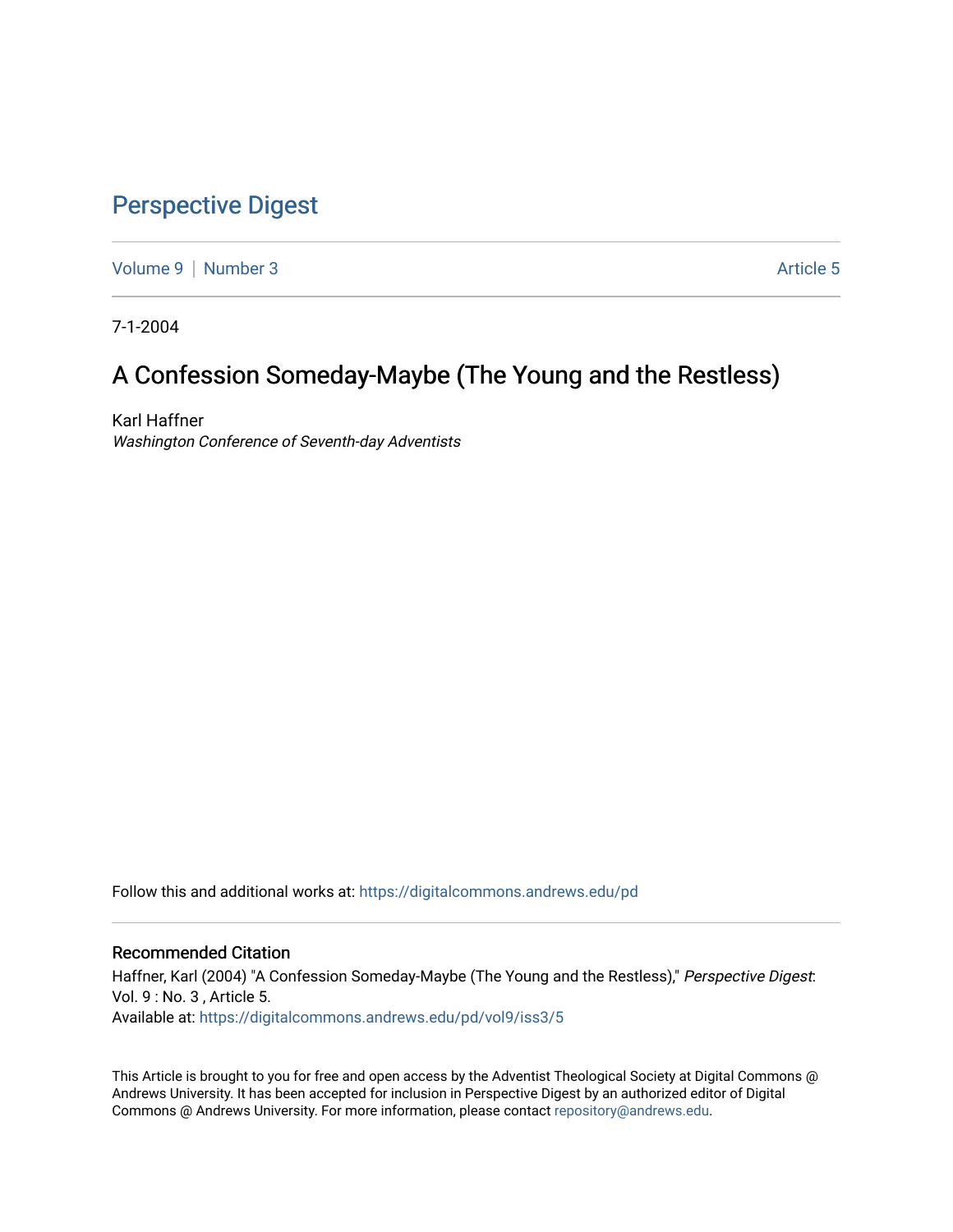Haffner: A Confession Someday-Maybe (The Young and the Restless)

## THE YOUNG AND THE RESTLESS



Karl Haffner<sup>\*</sup>

A CONFESSION

SOMEDAY - MAYRE

We favorite story of **A CONFESSIC**<br>
from John Ort-<br>
Life You've Always<br>
Wanted. He tells of trading in his old pear confession comes from John Ortberg's book *The Life You've Always*

Volkswagen Super Beetle for their family's first piece of new furniture—a mauve sofa.

When the salesclerk at the furniture store learned they had small kids, he advised, "You don't want a mauve sofa. Get something the color of dirt." But believing their kids were above average on the behavior scale, they bought the sofa anyway.

Here's how John tells the rest of the story. "From that moment on, we all knew clearly the number one rule in the house. Don't sit on the mauve sofa. Don't touch the mauve sofa. Don't play around the mauve sofa. Don't eat on, breathe on, look at, or think about the mauve sofa. Remember the forbidden tree in the Garden of Eden. On every other chair in the house you may freely sit, but upon this sofa, the mauve sofa, you may not sit, for in the day you sit thereupon, you shall surely die.

"Then came the Fall.

"One day there appeared on the mauve sofa a stain. A red stain. A red jelly stain.

"So my wife, who had chosen the mauve sofa and adored it, lined up our three children in front of it: Laura, age 4; Mallory, 2; and Johnny, 6 months.

"'Did you see that, children?' she asked. 'That's a stain. A red stain. A red jelly stain. The man at the sofa store says it is not coming out. Not forever. Do you know how long forever is, children?' she asked. 'That's how long we're going to stand here until one of you tells me who put the stain on the mauve sofa.'

"Mallory was the first to break. With trembling lips and tear-filled

*\*Karl Haffner teaches*, *preaches*, *and writes from College Place, Washington. He's delighted with his wife, Cherie, and girls*, *Lindsey and Claire.*